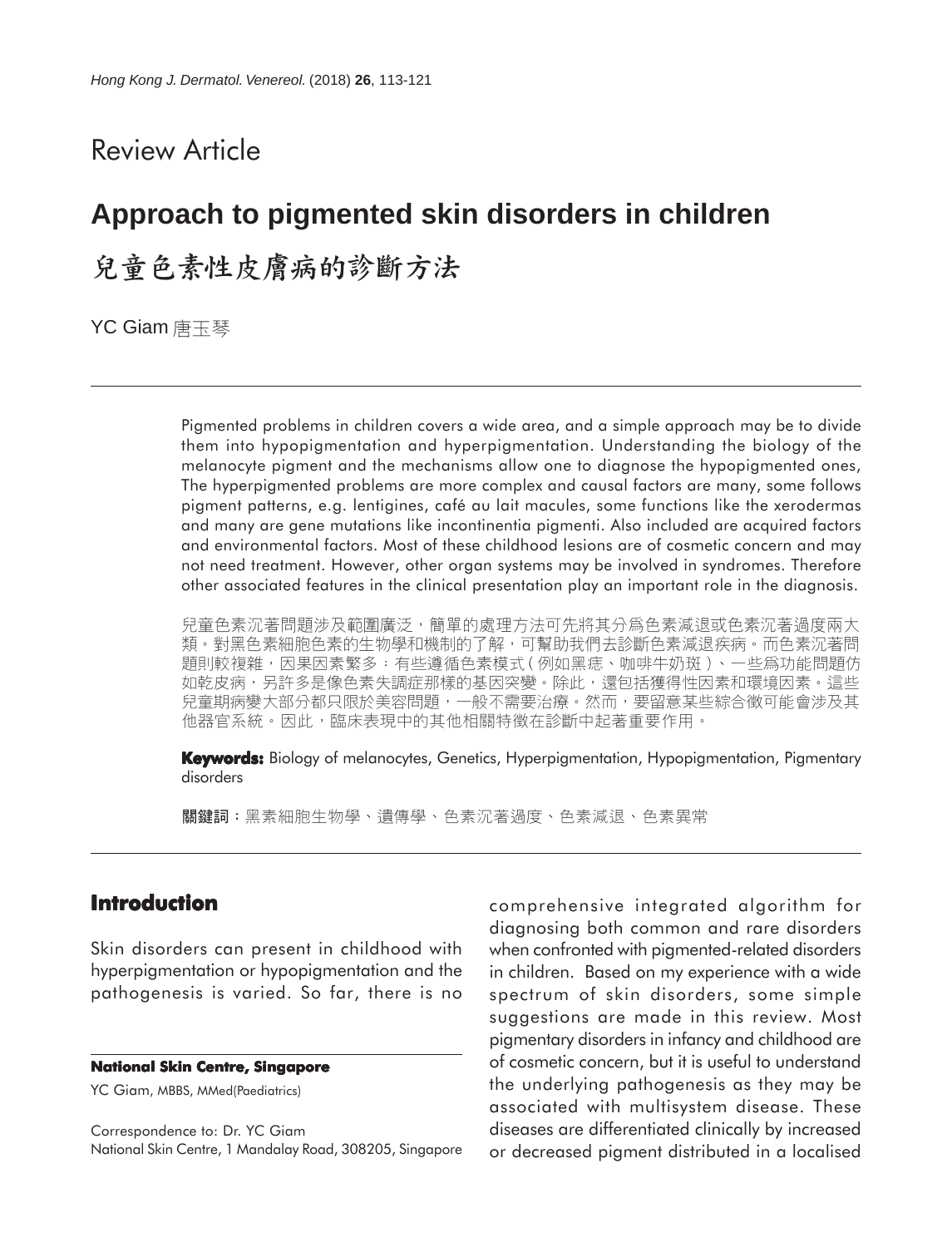or diffuse pattern. Five groups are suggested in an algorithm in the approach to these pigmented disorders (Figure 1).

## *1. Genetic disorders arising from the biogenesis of the melanocyte or melanocyte transfer from the neurocrest to the skin1-4*

The biogenesis of the melanocyte and its pathway plays a role in understanding of the genetic congenital disorders. Rare, congenital hypopigmented disorders develop at three different phases of development.

- a. Development and differentiation: e.g. Piebaldism, Waardenburg disease.
- b. Migration/Maturation/Replication: e.g. Oculocutaneous Albinism.
- c. Production/Packaging/Distribution: e.g. Hermansky Pudlak disease, Chediak-Higashi syndrome.

Most of the others, mainly hyperpigmented disorders are more easily recognised and can be classified at the level where the pigment is present, and also in terms of the mechanism or mutation.

## *2. The Pigmented Lentigines and their syndromes, including café au lait macules (CALM) syndromes*

- a. Café-au-lait macule (CALM)-associated syndromes:
	- Neurofibromatosis: Small CALM can appear on the skin, axillae, 4-5 years before the neurofibromas. The eye should be examined for Lisch nodules, which are confirmatory of neurofibromatosis.
	- Tuberous sclerosis: A complex with hypopigmented ash leaf macules, Shagreen patches, adenoma sebaceum, and skin fibromas. Systemic features include central nervous system, kidney, heart and lung lesions.
	- McCune Albright: characterised by isolated large CALM, precocious puberty in girls, polyostotic fibrous dysplasia.
- b. Lentigo-associated syndromes(mutations):
	- Leopard syndrome
	- Multiple lentigines
	- Peutz Jegher syndrome (These will be discussed later in the paper)



Figure 1. Algorithm of Pigmentary diseases ref GiamYCR.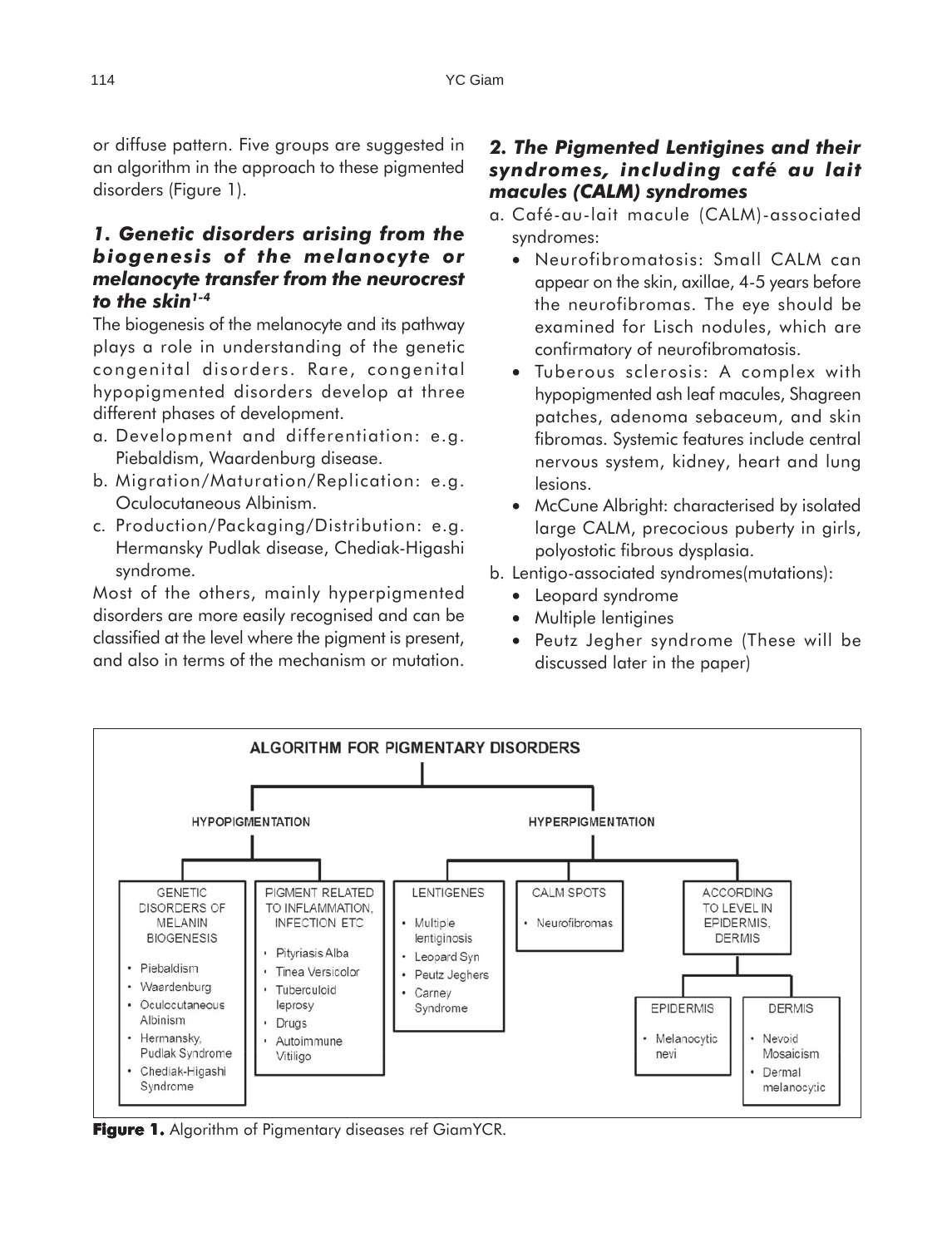### *3. Some associated pigmentary syndromes, where the pathogenesis is related to functions other than the biogenesis of the melanocyte e.g. xeroderma pigmentosa*

- Xeroderma pigmentosa
- Incontinentia piamenti

Gene mutation studies are required in some of these conditions.

## *4. Disorders found in the epidermis and dermis*

- Congenital : Congenital naevus
- Acquired : Halo nevus, Spitz naevus
- Naevi that can be present at birth/or later
- a. Blue naevus, Naevus spilus: These are present from birth and have a brown background with darker naevus macules.
- b. Becker's naevus: mottled hyperpigmentation, onset at puberty. Hairs may be seen. This may be associated with underlying smooth muscles.

## *5. Dermal melanocytic disorders*

- Congenital: Mongolian spots, Naevus of Ota
- Acquired: Pigmentary mosaicism, Idiopathic eruptive macular pigmentation, Dermal melanocytosis.

## *6. Some skin diseases associated with inflammation or infections*

These are associated with inflammatory, infectious, autoimmune, malignancy.

These are common and result in a patchy depigmented dermatitis. A compatible history and familiarity with the clinical features are required to differentiate among the disorders.

• Common diseases: Pityriasis alba, phytophotodermatosis, tuberculoid leprosy, lymphomatois papulosis, mycosis fungoides.

## **The importance of some of the above disorders are now briefly discussed. briefly discussed.**

## *1. Conditions arising from disorders in melanocyte development and transfer1-4*

The following pathway of the biogenesis of the melanocyte highlights the pathogenesis of the rare hypopigmented disorders: Piebaldism, Waardenburg syndrome, Oculocutaneous albinism, Hermansky-Pudlak syndrome and Chediak-Higashi syndrome and Griscelli syndrome.

a. Melanoblast migration from neural crest to peripheral sites/skin . 1

Failure of migration leads to Piebaldism and the Waardenburg syndromes (types 1-4). These are characterised by localised hypopigmented patches.

- Piebaldism: Patients are born with symmetrical localised white macules, often misdiagnosed as vitiligo (Figure 2). However, there is the characteristic "white forelock," patch of white hair on the prefrontal scalp. The mutation is in the c-Kit proto-oncogene.
- Waardenburg syndrome: Types 1-4. Type 1: this shows the white forelock of hair, heterochromia irides (irises of different colour), broad nasal root, dystopia canthorum, and deafness. The affected genes are PAX3, MITF genes. Type 3 does not exhibit any hearing loss.

### b. Melanin synthesis

Failure of melanin production leads to oculocutaneous albinism types 1-4.5 Newer types are now being recognised. Visual dysfunction includes photophobia, nystagmus, poor vision, red eyes. Gene mutations include OA1/GPR143, and TRYP1, MAP/SCLASA2, SCL24AS.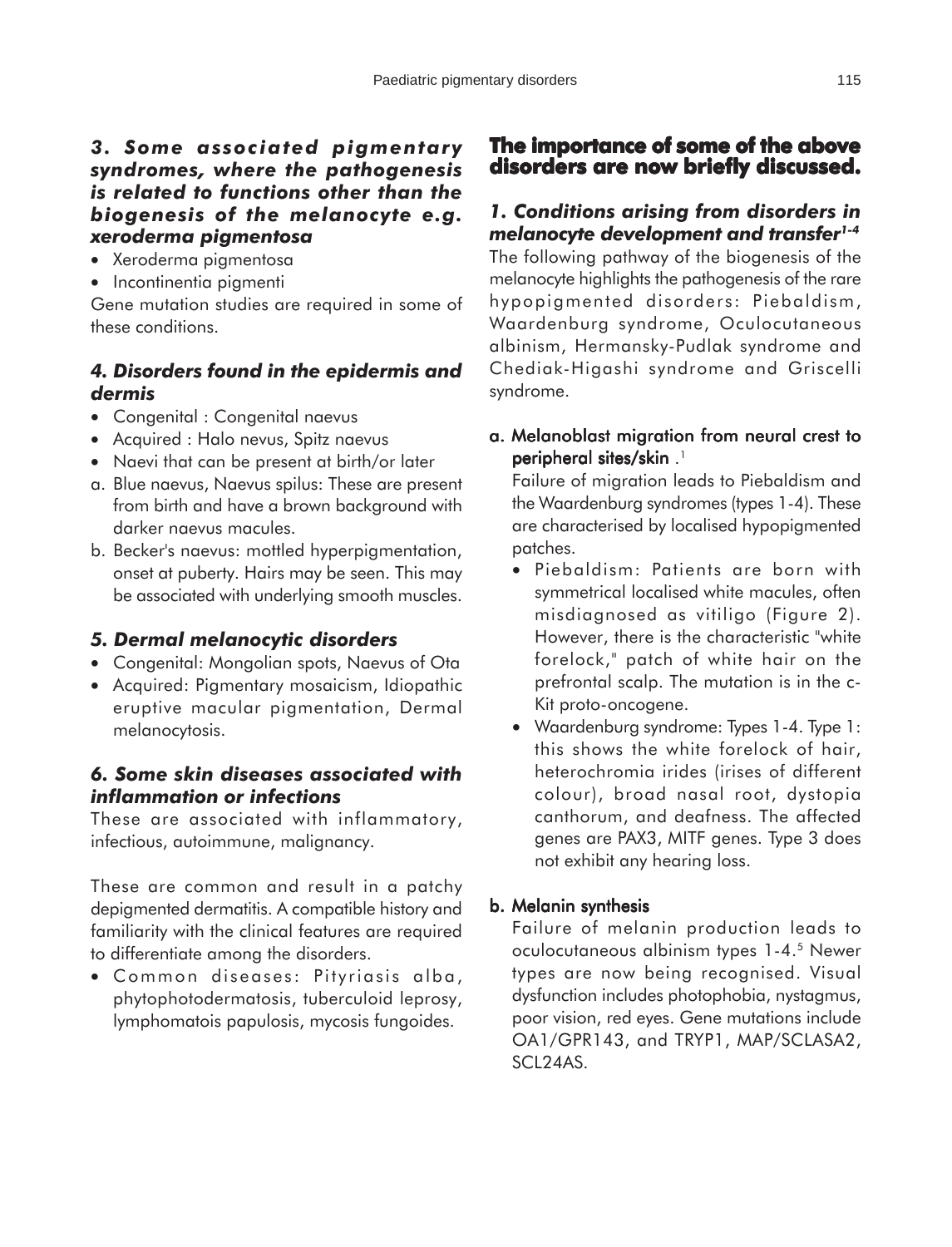## c. Melanosome formation and reduced tyrosinase activity and defects in Lysosomal Trafficking LRO

The following enzymes are needed for melanosome trafficking from the endoplasmic reticulum (ER) via Golgi apparatus to the developing melanosome: TYR (tyrosinase) TYRP1 (Tyrosinase-related protein 1).

Mutations in the genes that regulate this function, BLOC-1, BLOC-2, BLOC-3, AP-3 lead to structural abnormalities of the melanosomes leading to Hermansky Pudlak syndrome and Chediak-Higashi syndrome  $(CHS).<sup>6</sup>$ 

The affected gene in Chediak-Higashi syndrome is the LYST gene. In CHS, there is white light skin, brown to blond hair, decreased iris pigment manifesting as brown eyes. There may be life-threatening bleeding disorders although the platelet defect is not a great problem in children. Giant inclusions are found in white blood cells. The immunodeficiency manifests as infections by *Staphylococcus aureus* , *Streptococcus pyogenes* and pneumococci.



**Figure 2.** Piebaldism, white macules on knees, lesions look like vitiligo.

d. Transfer of pigment granules to keratinocytes Failure of transfer of pigment granules to keratinocytes causes the Griscelli syndrome (types 1-3).

## *2. Conditions characterised by epidermal, dermal and gene mutations*

Lentigo-associated syndromes:

- Multiple Lentiginosis syndrome without systemic involvement (Figure 3).
- Peutz Jegher syndrome.<sup>7</sup>

#### a. LEOPARD syndrome:<sup>8</sup>

LEOPARD syndrome (LS) was described by Gorlin in 1969. It is of autosomal dominant inheritance.



**Figure 3.** Male with multiple lentiginosis without no systemic involvement.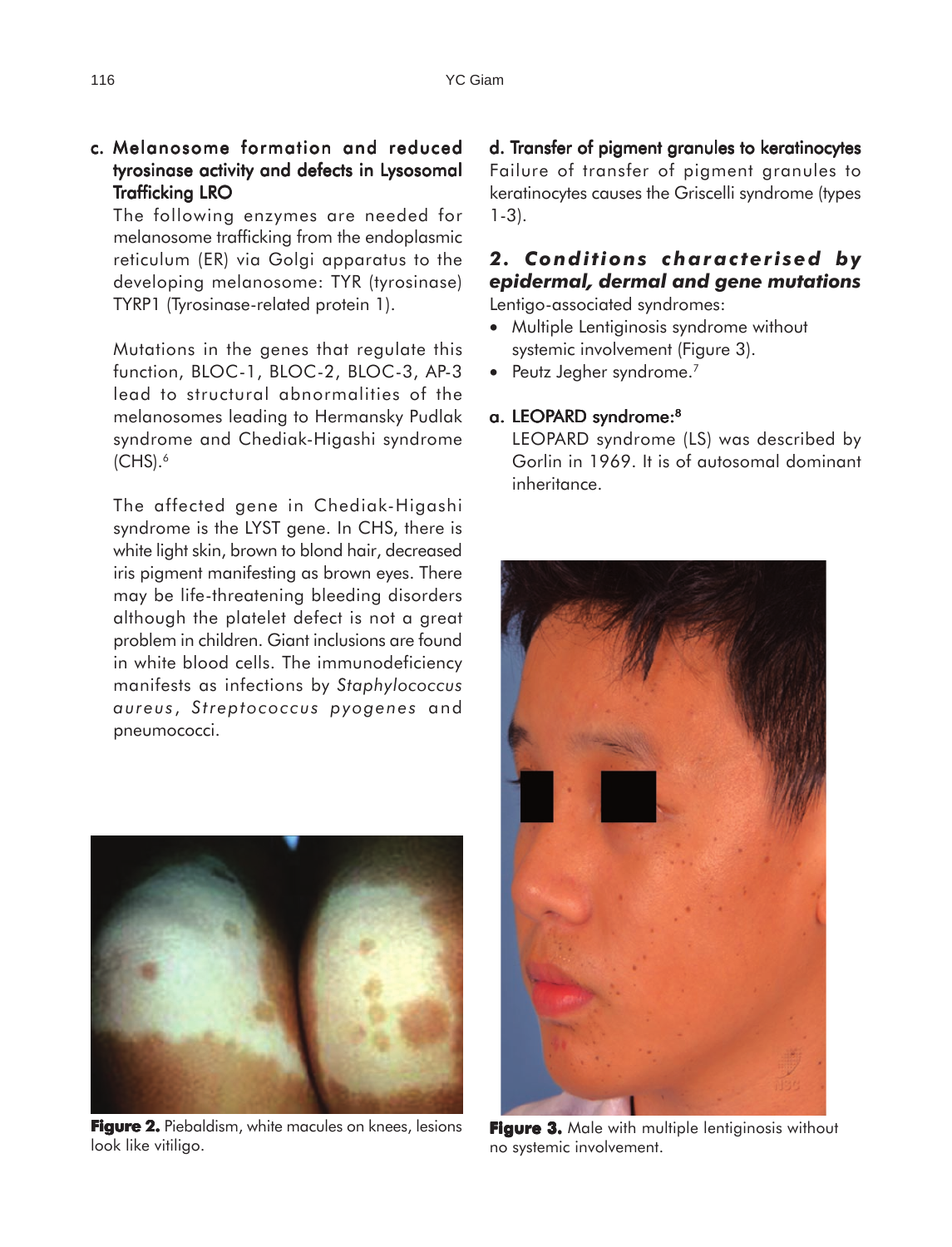Mutation is in the  $PTPN11$  gene on chromosome 12q24.1 (present in 80% of cases). PTPN11 encodes for protein tyrosinase phosphate, SHP2, a positive regulator of RAS-MAPK signalling. Clinically, there is progressive macular hyperpigmentation with sparing of the mucosa.

This syndrome includes the following:

- Lentigines
- ECG conduction defects
- Ocular hypertelorism
- Pulmonary stenosis
- Abnormal genitalia
- Retardation of growth
- Deafness-sensorineural (rare)

#### b. Lentiginosis syndrome<sup>9</sup>

In lentiginosis syndrome (LS), there are multiple lentigines but no systemic involvement. Management includes exclusion of organ involvement in LS.

#### c. Café au lait-associated syndromes<sup>10</sup>

- i. Neurofibromatosis NF1
	- Ninety-five percent of patients present with more than six (Crowe) café au lait macules by five years of age.<sup>11</sup> Other signs include axillary freckling, Lisch nodules in the eyes, and sphenoid fossa calcification. The neurofibromas arise later from age of 2-5 years. Tumours may arise later. Localised segmental cutaneous types have also described and may be accompanied by plexiform neurofibromas.
- ii. McCune Albright syndrome

McCune Albright syndrome is a rare condition characterised by CALM patch on the abdomen. It is a triad of café-au-lait spots (50%), on the forehead, neck, sacral, buttock areas. and precocious puberty in girls, polyostotic fibrosis and associated mutations in the GNAS1 gene.

## *3. Other syndromes where functions are affected*

#### *a. Incontinenti pigmenti pigmenti*

Mutation in the IKBKG or NEMO gene which encodes the inhibitor of nuclear factor kappa NF-KB, leads to incontinenti pigmenti (IP). Clinically, there are four stages, starting from birth, there are blistering linear lesions which may become infected showing pustules. These become verrucous, then macular lesions in a whorled fashion (Figure 4). The fourth stage is hypopigmention within the previous lesions. A differential diagnosis is the whorled bizarre hyperpigmented naevus (pigmentary mosacism) although it does not go through these four stages. Dental, ocular, central nervous systems may also be affected in IP.

## *b. Xeroderma pigmentosa (with malignancy) malignancy)*

Xeroderma pigmentosa is a rare autosomal recessive condition with 2.3/million people affected in Western countries. Patient present with skin dryness, abnormal pigmentation, severe sunburn, accelerated photodamaged skin. Skin cancer risk is increased by more than 1000 fold. The mechanism is related to defective post-UV DNA repair due to defect of nucleotide excision repair (NER). Clinically, cases can be divided into seven complementation groups A-G.

## *4. Disorders of melanocytes at the epidermal and dermal levels of skin, including naevi*

a. Congenital: Congenital naevus

## b. Acquired: Halo naevus , Spitz naevus, naevus depigmentosus:

i. The above naevi are uncomplicated. Acquired melanocytic naevi can arise in early childhood, They can evolve from junctional naevi to intradermal naevi and are increased during puberty.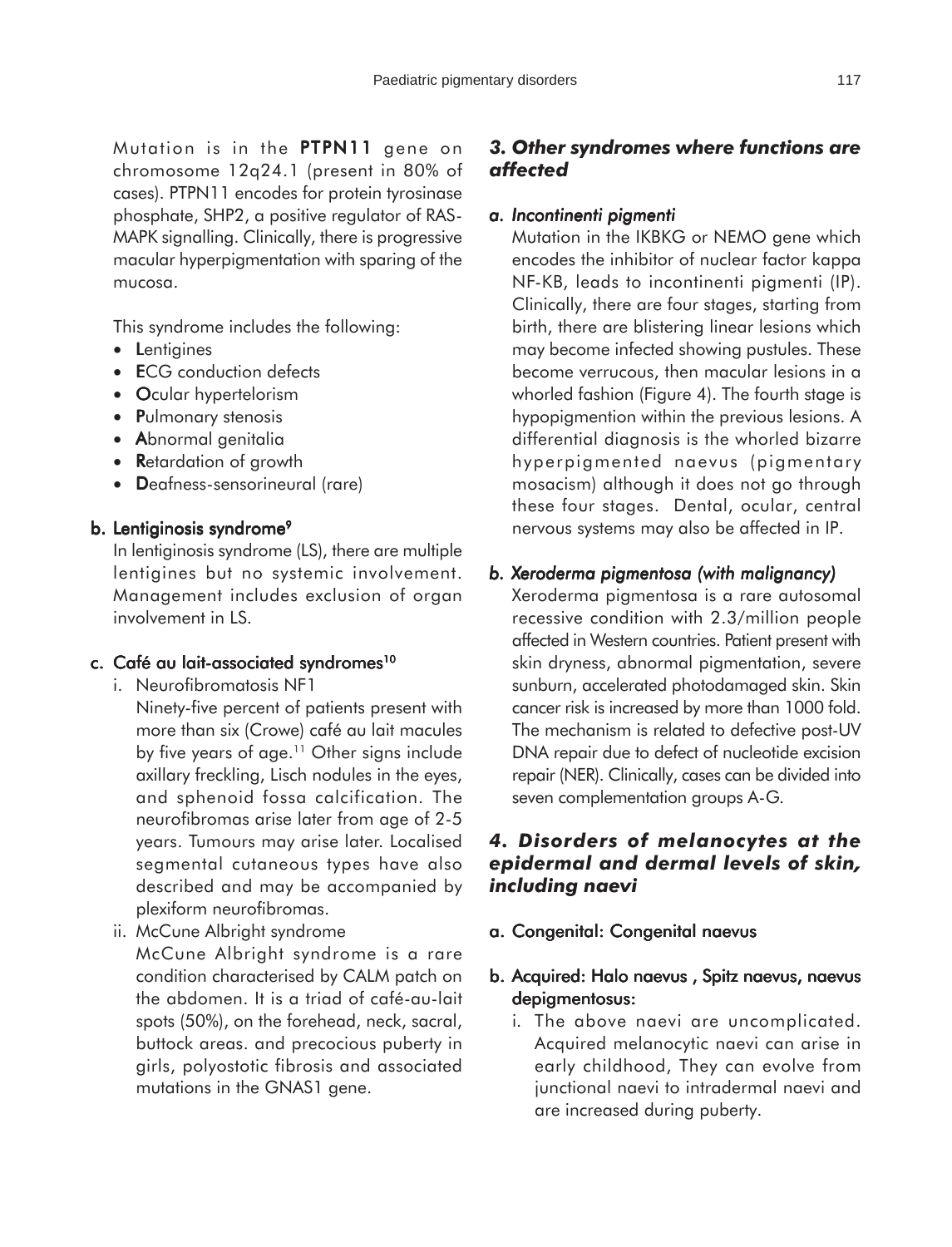- ii. Halo naevus: cytotoxic T lymphocytic cells reduce the pigment causing a white halo around the naevus.
- iii. Spitz naevus: have a red appearance and are associated with rapid growth. Its histology show large cells.
- iv. Naevus depigmentosus<sup>17</sup> its formation is hypothesised to be due to an abnormality of melanosome function, thus preventing pigment transfer to the keratinocytes or a defect of the function of keratinocyte , preventing melanin uptake. Clinically, there can be a systematised form with whorled lesions on one side.

#### c. Naevi that are present at birth/or later:

- i. Blue naevus
- ii. Naevus spilus

#### d. Dermal melanocytic disorders

- Congenital:
- i. Mongolian spots: melanin is in the deeper dermis but fade by puberty.
- ii. Naevus of Ota: common in Asians. Corneal involvement is often seen.
- Acquired: Pigmentary mosaicism
- i. Naevus spilus
- ii. Idiopathic eruptive macular pigmentation
- iii. Dermal melanocytosis

The above group are mainly naevi, and some need to be biopsied to differentiate from malignancy.

e. Pigmentary mosaicism: previously called as Hypomelanosis of Ito (Figure 5).12,13 Its pathogenesis now thought to be due to two lines of cells, leading to hypopigmented patterns. These are gene mosaicism of affected areas along Blaschko lines of embryonic development. Commonly may appear as localised hypopigmented naevoid lesions.

The differential diagnosis includes tuberose sclerosus complex, which can be characterised by seizures, lung cysts, renal angiolipomas and calcified non-cranial tubers.

#### f. Idiopathic eruptive macular pigmentation

These appear from age of one year, and males and females are equally affected. The lesions consist of oval, circumscribed, homogeneous pigmented macules (Figure 6). Clinically, there is an eruption of brownish, non-confluent, asymptomatic macules involving the trunk, neck, and proximal extremities in children and adolescents. Histologically, there is basal cell layer hyperpigmentation of the epidermis and prominent dermal melanophages. No specific treatment has been proposed. The lesions tend to resolve spontaneously. The differential diagnosis includes drug eruption, postinflammatory pigmentation, mastocytosis, erythema dyschromicum perstans (ashy dermatosis).

Dermal melanocytosis: histologically, deep layers of melanocytes are seen in the dermis. This condition is harmless.

### *5. Pigmentary diseases associated with inflammation or infections14-19*

- a. Pityriasis alba: Clinically, there are depigmented asymptomatic patches on the face and exposed parts of limbs. This is seen often in atopic patients after exposure to sun.
- **b. Tuberculoid leprosy:** this is due to infection by *Mycobacterium leprae*. Patients present with hypopigmented anaesthetic lesions.
- c. Mycosis fungoides (Figure 7): often these appear as hypopigmented macules, especially on the buttocks after Pityriasis lichenoides, and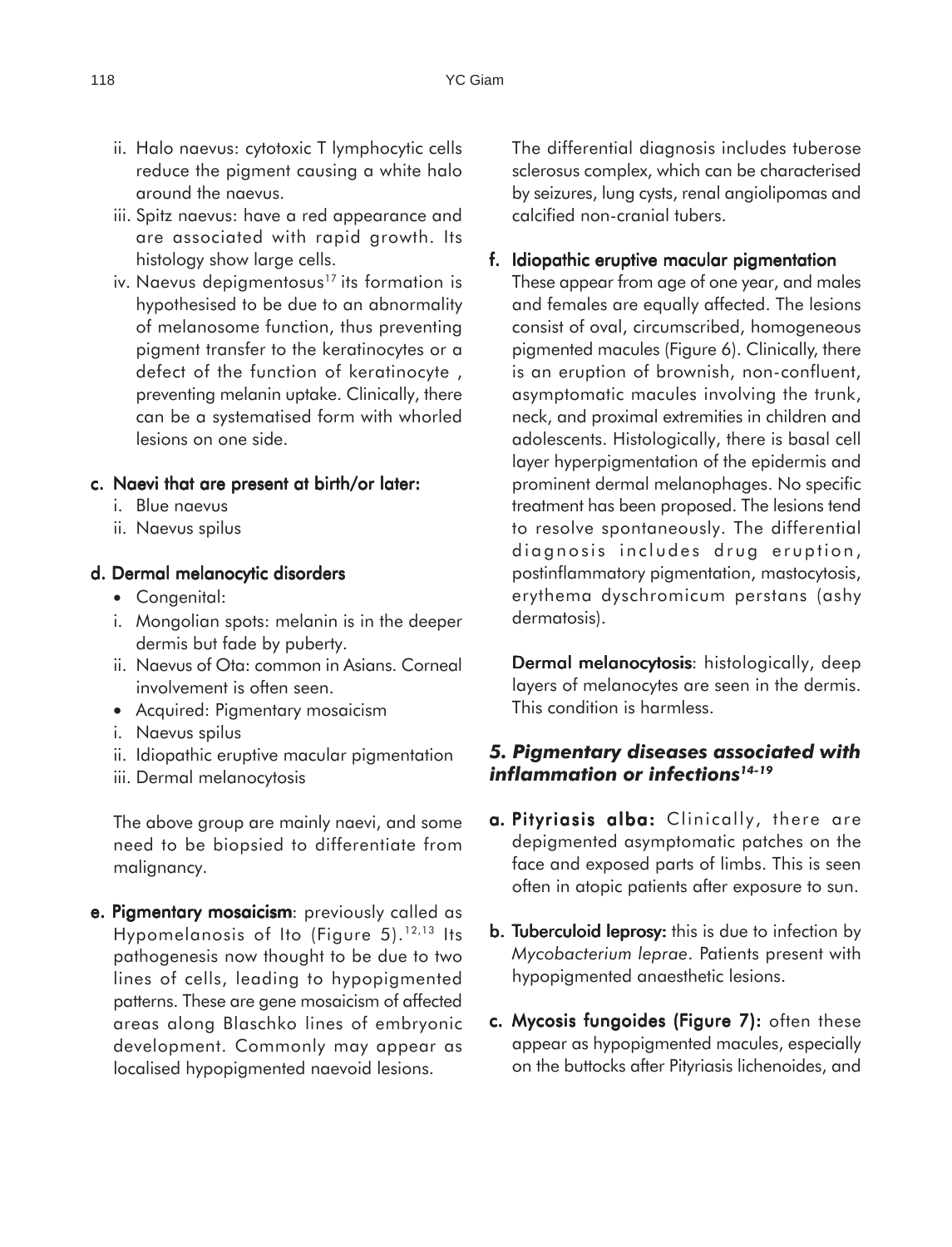

Figure 4. Infant with linear streaky brown incontinentia pigmenti.



Figure 5. Girl with hypopigmented macules in pigmentary mosaicism (Hypomelanosis of Ito).



**Figure 6.** Girl with Idiopathic eruptive macular pigmentation.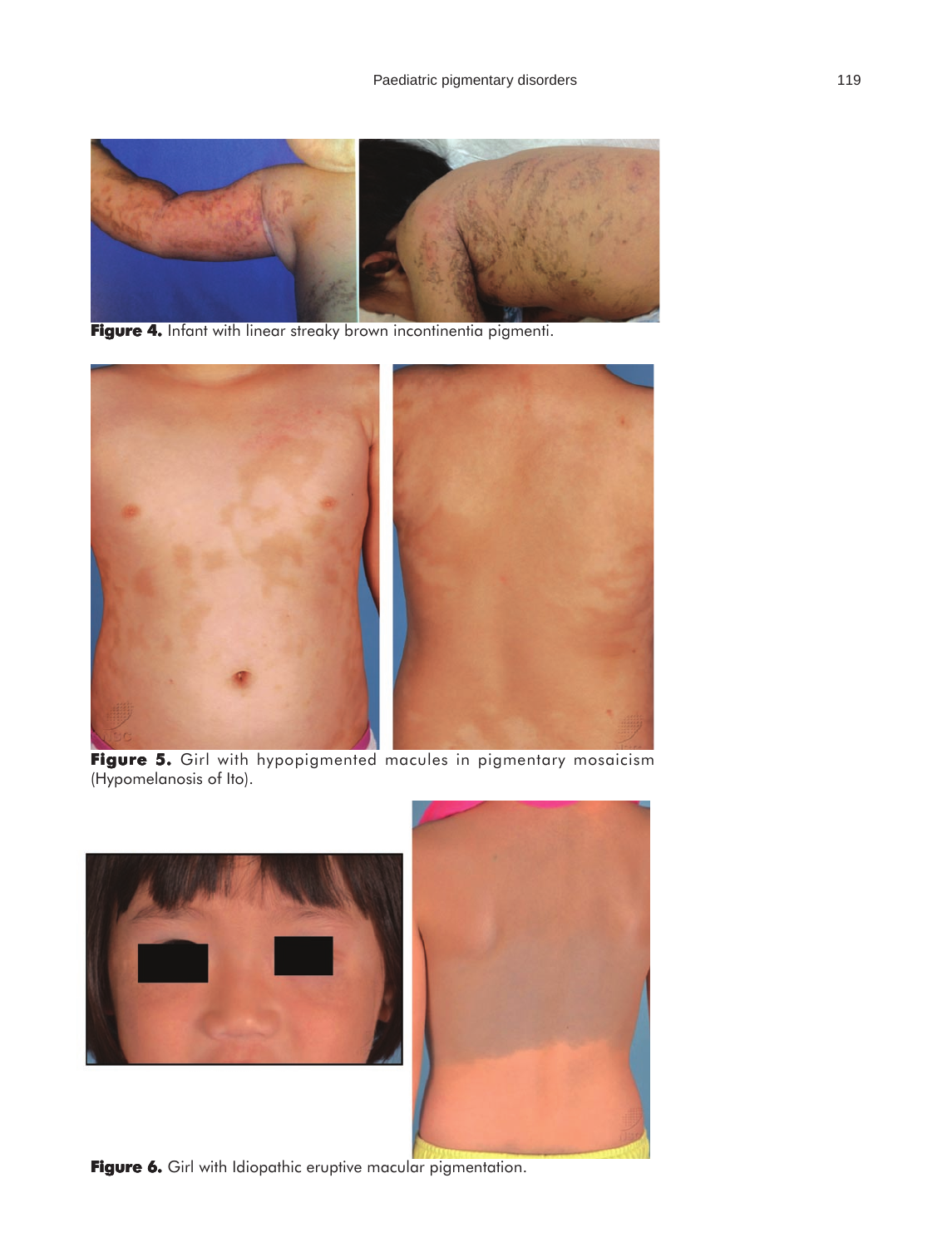atypical pityriasis rosea. The histology show large malignant lymphocytes infiltrating the epidermis. This is seldom progressive and best treated with UVB therapy.

d. Vitiligo:<sup>20</sup> some points of note. Childhood vitiligo is a distinct subset of vitiligo and separate from adult vitiligo. It has a prevalence of 1-4% and is higher in Indians. Average age of onset is 4-5 years. By age 8 years, 25% of vitiligo will have developed. 78% are vitiligo vulgaris, *higher incidence of segmental vitiligo.* HLA-A31 and 4 are seen in non-familial patients. 12-35%, thyroiditis is the most commonly associated autoimmune disease.



**Figure 7.** White poorly-demarcated outlines of macules in a child with mycosis fungoides.

Vitiligo pathogenesis: there are the following hypotheses: Melanocyte loss can result from cellular immunity, abnormal immune response autoantibodies, tetrahydrobiopterin pathways or MIFTM gene expression and immune process. If familial, it is a complex polygenic multifactorial inheritance.

#### e. Post-inflammatory pigmentation. Hyperpigmentation or hypopigmentation are commonly seen after inflammation as well as after drug reactions.

In conclusion, most of these childhood lesions are of cosmetic concern and may not need treatment, although other organ systems may be involved as part of a syndrome. Therefore other associated features need to be considered in the clinical presentation.

## **References**

- 1. Biology of the melanocyte. From Neural Tube to Melanocytes in Epidermis. Lin & Fisher 2007.
- 2. Boissay RF, Nordlung JJ. Molecular basis of congenital hypopigmentary disorders in humans: a review. Pigment Cell Res 1977;10:12-24.
- 3. Dessinioti C, Stratigos AJ, Rigopoulos D, Katsambas AD. A review of genetic disorders of hypopigmentation lesions learned from the biology of melanocytes. Exp Dermatol 2009:18:741-9.
- 4. Genodermatoses with pigmentary disorders, Chapter 104; Disorders of Pigmentation.101.4-101.15 R M Ross Hearn. And chapter 138 Harper's Textbook of Pediatric Dermatology, 3rd ed. Irvine AD, Hoeger PH, Yan AC. Wiley Blackwell, 2011.
- 5. Gronskov K, Ek J, Brondum-Nielson K. Oculocutaneous albinism. Orphanet J Rare Diseases 2007;2:43.
- 6. Huizing M, Helip-Wooley A, Westbroek W, Gunay-Aygun M, Gahl WA. Disorders of lysosome-related organelle biogenesis: clinical and molecular genetics. Ann Rev Genomics HumGenet 2008;9:359-86.
- 7. Tovar JA, Eizaguire I, Albert A, Jimenez J. Peutz-Jeghers syndrome in children: report of two cases and review of the literature. J Pediatr Surg 1983;18:1-6.
- 8. Sarkozy A, Digilio MC, Dallapiccola B. Leopard syndrome. Orphanet J Rare Dis 2008;3-13.
- 9. Chong WS, Klanwarin W, Giam YC. Generalized lentiginosis in two children lacking systemic associations: